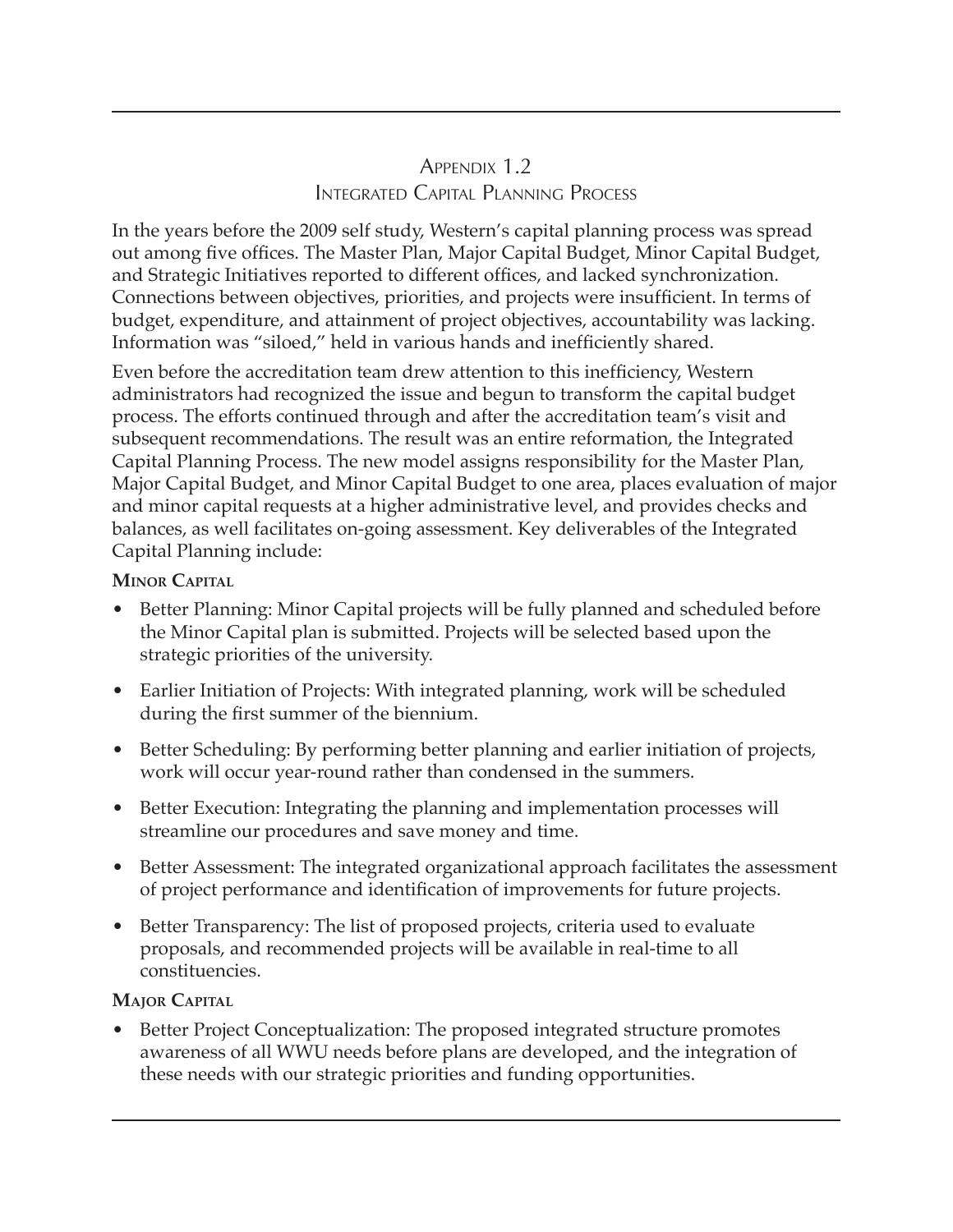- Improved Communication: By combining all aspects of the capital program, it is easier for all constituencies to understand.
- Increased Oversight: Integrating all aspects of major projects provides a single focus of control and responsibility.
- Better Commissioning: Problems that arise during construction and move-in are more easily solved by integrating all aspects of the project.
- Better Assessment: The integrated organizational approach facilitates the assessment of project performance and identification of improvements for future projects.
- Better Transparency: The list of proposed projects, criteria used to evaluate proposals, and recommended projects will be available in real-time to all constituencies.

The next steps to implementing the Integrated Capital Planning Process are as follows:

- Convene the Minor Capital Working Group and develop a revised 2009-2011 Minor Capital Plan.
- In conjunction with Facilities Design & Construction Management and Space Administration, develop a 2009-2011 construction schedule that will minimize (and/ or eliminate) re-appropriations by July, 2011.
- Develop and implement a revised capital planning process by September 1, 2009. This plan will specifically address improved communication throughout all phases of the capital process.
- Develop and implement a capital project-assessment procedure by October 1, 2009.
- Establish an integrated web site by October 1, 2009.

## **Expanded Access to the Capital Planning Process**

The capital budget is one of the most important tools for implementing institutional strategic priorities and achieving results, and implementing an open, strategically driven and transparent capital process is critically important to having the most effective capital plan possible. With that goal in mind, the Office of Capital Planning and Development has been working, in collaboration with the offices of Space Administration and Facilities Management, to develop a new capital planning process for the 2011-13 biennium, along with the related 10-Year Capital Plan.

The initial drafts of the new proposed process framework, forms and timeline are posted to the following website: http://www.wwu.edu/wwuarchitect/ <http://www.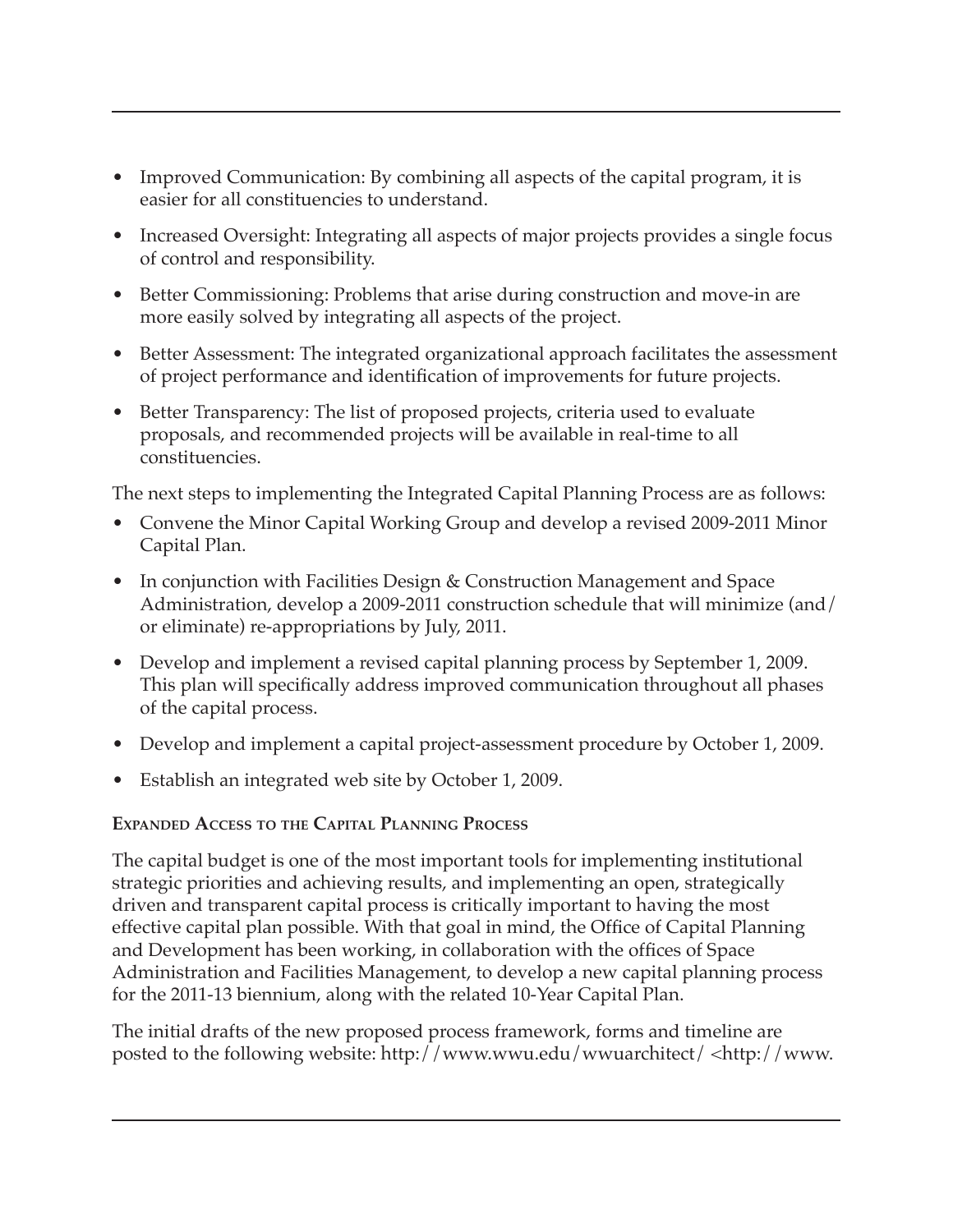wwu.edu/wwuarchitect/> . A community discussion forum is also set up at http:// forum.wwu.edu/NewCapProcess <http://forum.wwu.edu/NewCapProcess> , where we ask for your thoughts and suggestions on the new process, or any other comments and questions regarding Western's Capital Program.

Elements of Western's proposed new capital planning process include:

- A clearly defined process for submitting any type of capital project request (see http://www.wwu.edu/wwuarchitect/Planning\_Steps/ IntroductiontoCapitalProcess.shtml <http://www.wwu.edu/wwuarchitect/ Planning\_Steps/IntroductiontoCapitalProcess.shtml> ).
- Enhanced visibility of the projects and their deliberation through the process.
- Timelines for development of capital project requests allow more time for development, discussion and collaboration of project priorities.
- A new E-Form has been created that allows greater definition of the capital request, its strategic benefits, operating impacts, critical dependencies, construction schedule impacts, and measurements of project success.
- Continuous assessment to ensure that the new process is consistently open, strategically driven and transparent.

At the same time we are focusing our efforts on the 2011-13 and 10-year capital planning process, we are reminded that significant efforts are being expended to complete the 2009-11 Minor Works program. See our website for details about the progress of that program at http://www.wwu.edu/wwuarchitect/2009-11MinorWorksProjects.shtml <http://www.wwu.edu/wwuarchitect/2009-11MinorWorksProjects.shtml> .